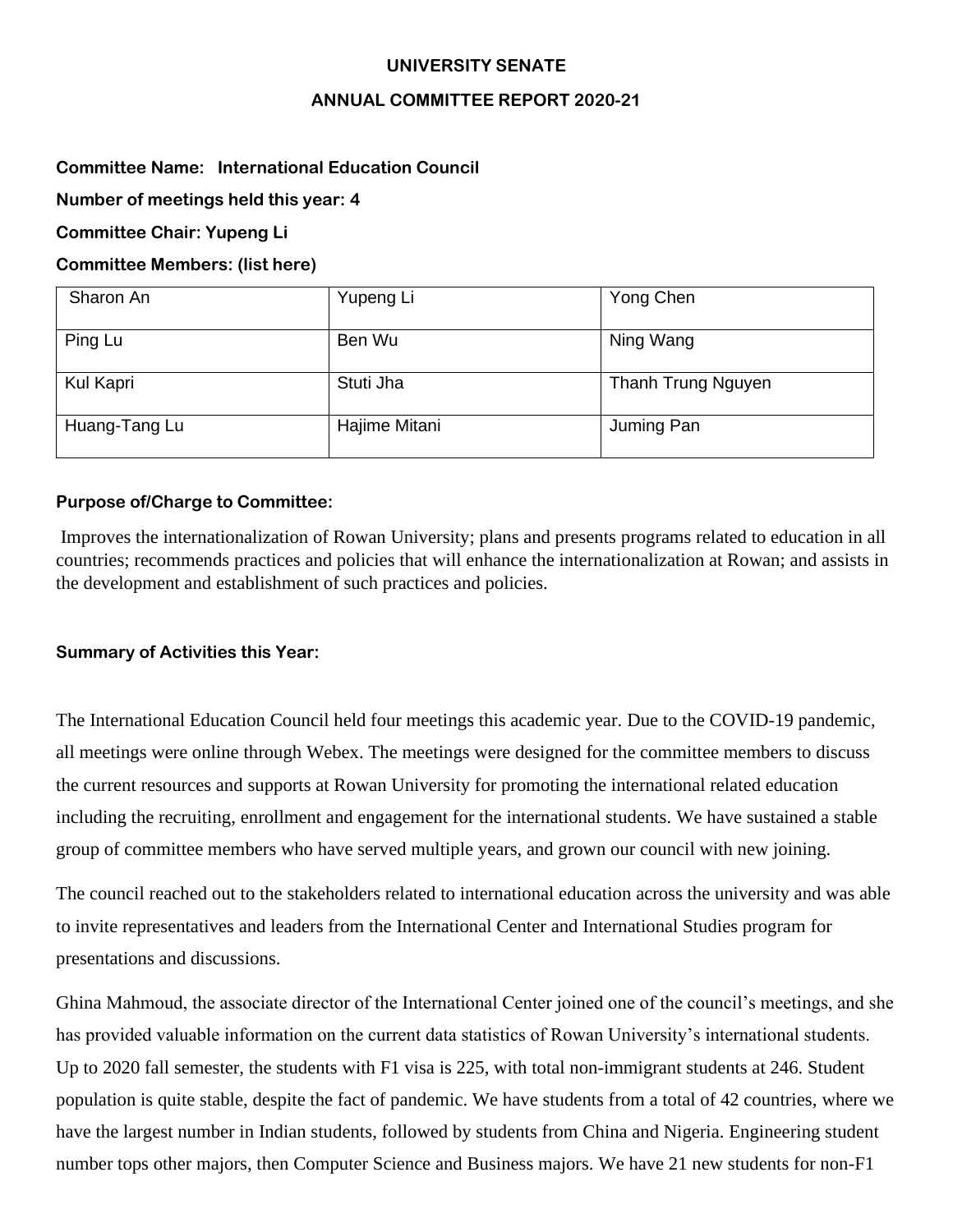(L2/H4) in 2020 fall compared to 12 in 2019 fall, but only 38 new F1 students compared to 74 back in 2019. This is understandable due to the travel and visa restriction caused by the pandemic. Based on Ghina's admission information, Rowan has issued out I-20 for 254 students, with no exchange students. Further, online orientation seems more popular. The International Center's goal is to reach total about 1000 international students, which will be 5% of the total Rowan student population. They are currently having people exploring the education market in India and hope to expand our Indian students' enrollment.

Laura Kahler, the Study Abroad Advisor, has provided an update on Study Abroad program in 2020 fall. Unfortunately, all study abroad programs got suspended, usually we have around 150 students that participate in the study abroad program per year. Currently there is no virtual studying abroad option available.

Dr. Duke-Bryant from the International Studies and Area Studies program attended our meeting and presented on the current status and trend of the program. Due to the impact of COVID-19, the program will not require students to have the study abroad experience, which help provided some flexibility. Also, it is under discussion that virtual option of abroad study can be considered. The program is also trying to do partnership with international institutions, including American University in Cairo, with virtual options. On the other hand, student enrollment in International Studies and Area Studies was not affected largely by the pandemic, with 80 new enrollments in comparison to 85 new students in the previous year. We are also glad to hear that project "Global Security and International Studies: Integrating Health, Environment, and Emergency Response" secured funding from Dept of Education's Undergraduate International Studies Foreign Language Program. Dr. Lawrence Markowitz and Kelly Duke-Bryant will jointly implement the grant (around 300k), part of which will be used to support students to join faculty-lead abroad study. Provost office may also setup additional amount of scholarship to support study abroad.

the International Education Council strongly support these programs as they are helping promote the internationalization and bring diversity to Rowan. We fully encourage all efforts that can make Rowan University one of the best universities in the country for the international students.

#### **SUGGESTIONS & RECOMMENDATIONS**

Rowan University maintained a very stable international student population, despite the impact of the pandemic, which is promising. However, we still hope to see more devotion of resources in recruiting and supporting our international students. In the meantime, some special programs or services for international students need to be established. With the Atlanta shooting tragedy, which is hate crime on Asians, it is urgent for Rowan to help provide necessary support and sense of safety among students, especially those with Asian background. Students from Asian consist the majority of our international student population, therefore at this special time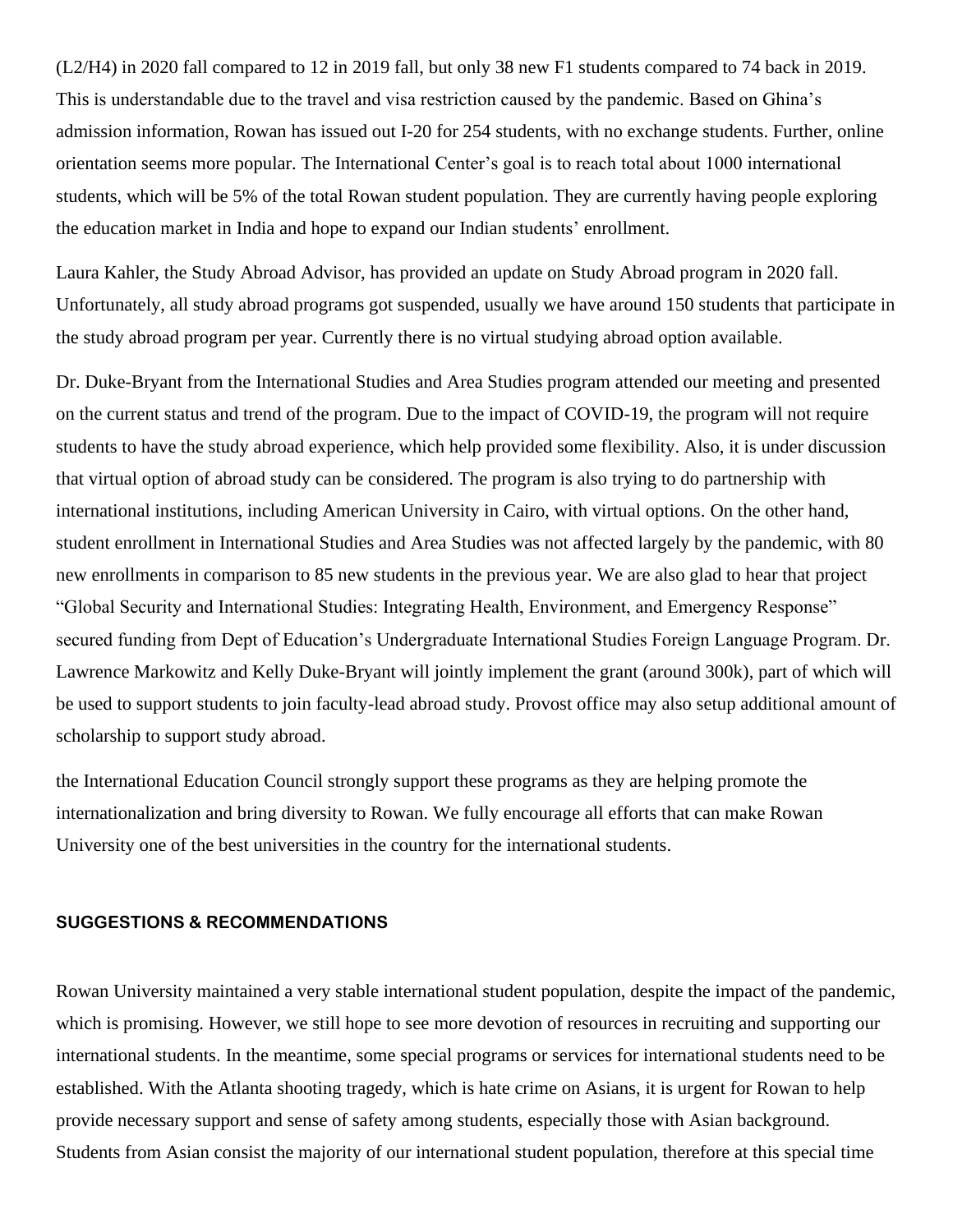point, both their physical safety and mental health should be considered with high priority. Our faculty members have diverse cultural background, and this could be good resources for recruiting and mentoring purposes. We are working collaboratively with the International Center to develop Faculty Reference List, allowing faculty to volunteer in mentoring students with similar country background, so that to help connect closely with our students and provide the students a sense of belonging.

### **Suggestions:**

- (1) Develop and expand possible online courses that allow international students to study from abroad. International students could be offered options: study online for two years and then come to Rowan University to study on site for another two years to complete some degree programs. They could also study online only for the whole degree programs. These programs may not have any restricted location requirement, and such options could open doors to international students who wish to come yet are blocked by the travel bans or discouraged by the pandemic concern. In the meantime, it can help the university to keep generating some revenue when international traveling is impeded by the epidemic.
- (2) Develop expressway/worry-free programs that allow international students to receive quick psychological support or to report on any xenophobic related concern. For example, assign advisors or mentors who specialize in helping international students. It is important for Rowan to deliver the message explicitly that students from all over the world will be welcomed here, and that Rowan is a safe and friendly place to obtain your education experience.
- (3) When the concern of COVID-19 is alleviated, explore the development of resources, organize and promote more internationally-focused events, clubs, programs for the international students. Rowan University has a tradition to hold foreign cultural week or cultural month to get together student groups and promote diversity. The council members suggest an International Cultural Day convention, as a once-in-a- year event, which will allow the international students to join for sharing their cultures, such as food fair, gift exchange, etc. This would be helpful for international students to adapt to the community, and promote communication between the international students and the domestic students.
- (4) Launch a faculty guided mentoring program for international students. Rowan has a large proportion of international based faculty, which provide a solid foundation to offer volunteered mentoring program. The International Education Council is working collaboratively with the International Center to develop a Faculty Reference List. Base on this format, it is suggested that Rowan field a faculty survey, regarding the faculty involvement of the mentor program. This could include the perception of support offered by the faculty members, interest of faculty members across different programs to support students via mentor programs, and possible suggestions that faculty members may have. The International Center could send out the list of contacts of the available faculty members who are willing to join the mentor program and allow